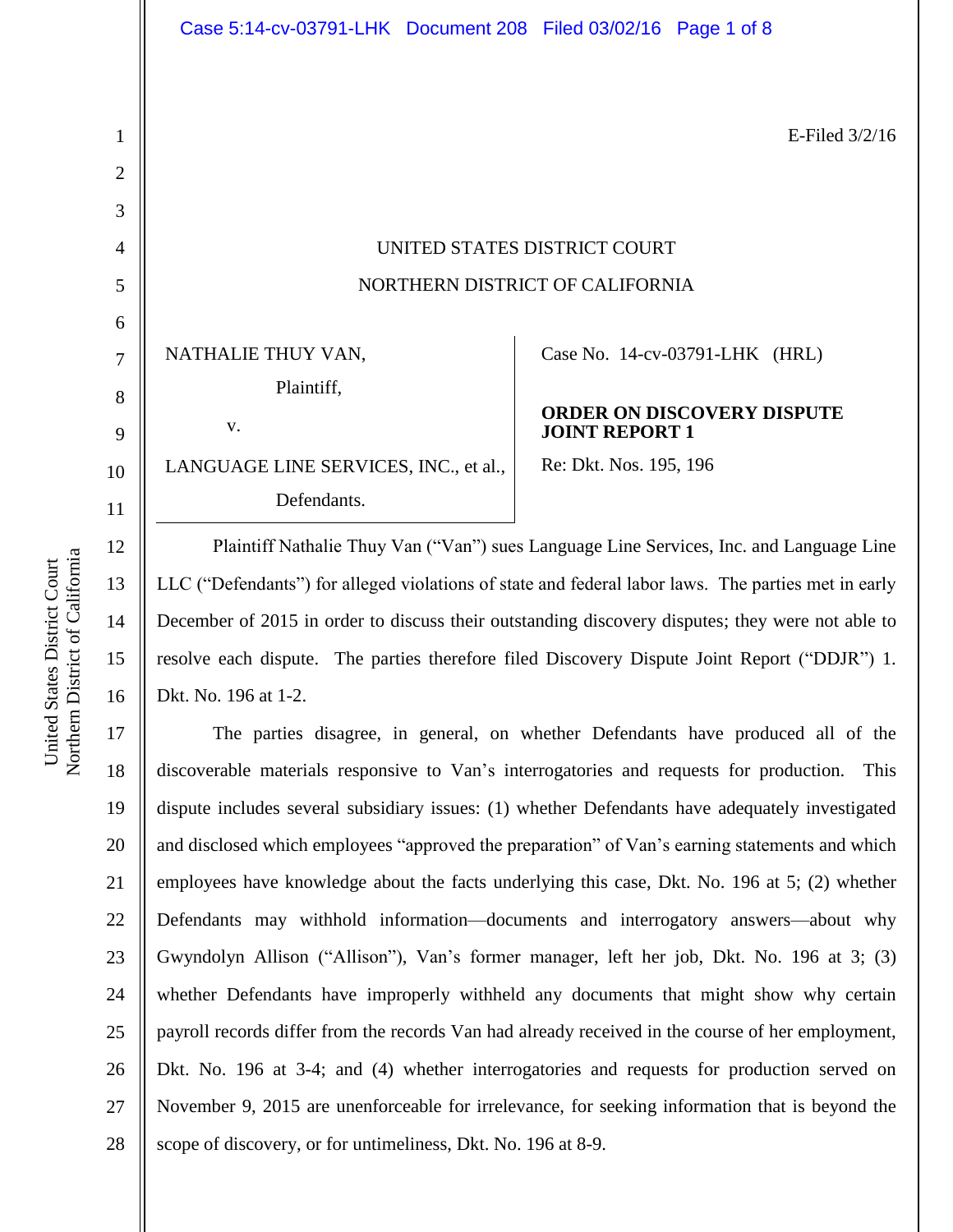#### Case 5:14-cv-03791-LHK Document 208 Filed 03/02/16 Page 2 of 8

1

2

3

4

5

6

7

8

9

10

11

12

13

14

15

Defendants, in their portion of DDJR 1, rely substantially on privilege claims but fail to assert any particular privilege. Defendants also notified the court of their intent to serve Van with a partial and untimely privilege log. The court therefore issued an interim order that required Defendants: (1) to lodge for in camera review any documents at issue in DDJR 1 for which Defendants claim any privilege; (2) to submit a privilege log for those documents; and (3) to explain why Defendants did not provide a timely privilege log to Van. Defendants lodged documents with the court, submitted a privilege log for those documents, and asserted that they had not provided a timely privilege log because Van never requested a privilege log until "45 minutes" before the parties intended to submit DDJR 1. Dkt. No. 204 at 2. Van responded that she first requested a privilege log on October 19, 2015, nearly two months before the parties filed DDJR 1. Dkt. No. 205 at 2. Defendants, in reply, conceded that Van had first "raised the issue of a privilege log" in October and had also raised the issue again several days prior to the filing of DDJR 1. Dkt. No. 207 at 2-3. Defendants also assert they provided Van with a privilege log for this case on December 23, 2015. Dkt. No. 207 at 4.

## **Discussion**

16 17 18 19 20 21 22 23 The federal common law governs Defendants' privilege claims because the discovery materials at issue relate to claims and defenses for which state law does not supply the rules of decision. Fed. R. Evid. 501. A party that claims a federal privilege bears the burden to show that the claimed privilege applies to the discovery materials at issue. *E.g.*, *Hernandez v. Tanninen*, 604 F.3d 1095, 1102 (9th Cir. 2010). Privilege claims "obstruct the search for truth," *U.S. v. Roberson*, 859 F.2d 1376, 1378 (9th Cir. 1988), and therefore federal courts narrowly construe privilege claims to serve the purposes underlying those privileges, *In re Pacific Pictures Corp.*, 679 F.3d 1121, 1126-27 (9th Cir. 2012).

24 25 26 27 28 The court addresses a threshold issue: whether Defendants have waived their privilege claims by providing an untimely privilege log. A party may waive boilerplate privilege claims in discovery responses if the party fails to timely support those boilerplate claims with a privilege log. *Burlington Northern & Santa Fe Ry. Co. v. U.S. Dist. Court for Dist. of Mont.*, 408 F.3d 1142, 1149 (9th Cir. 2005). The court should analyze the "holistic reasonableness" of the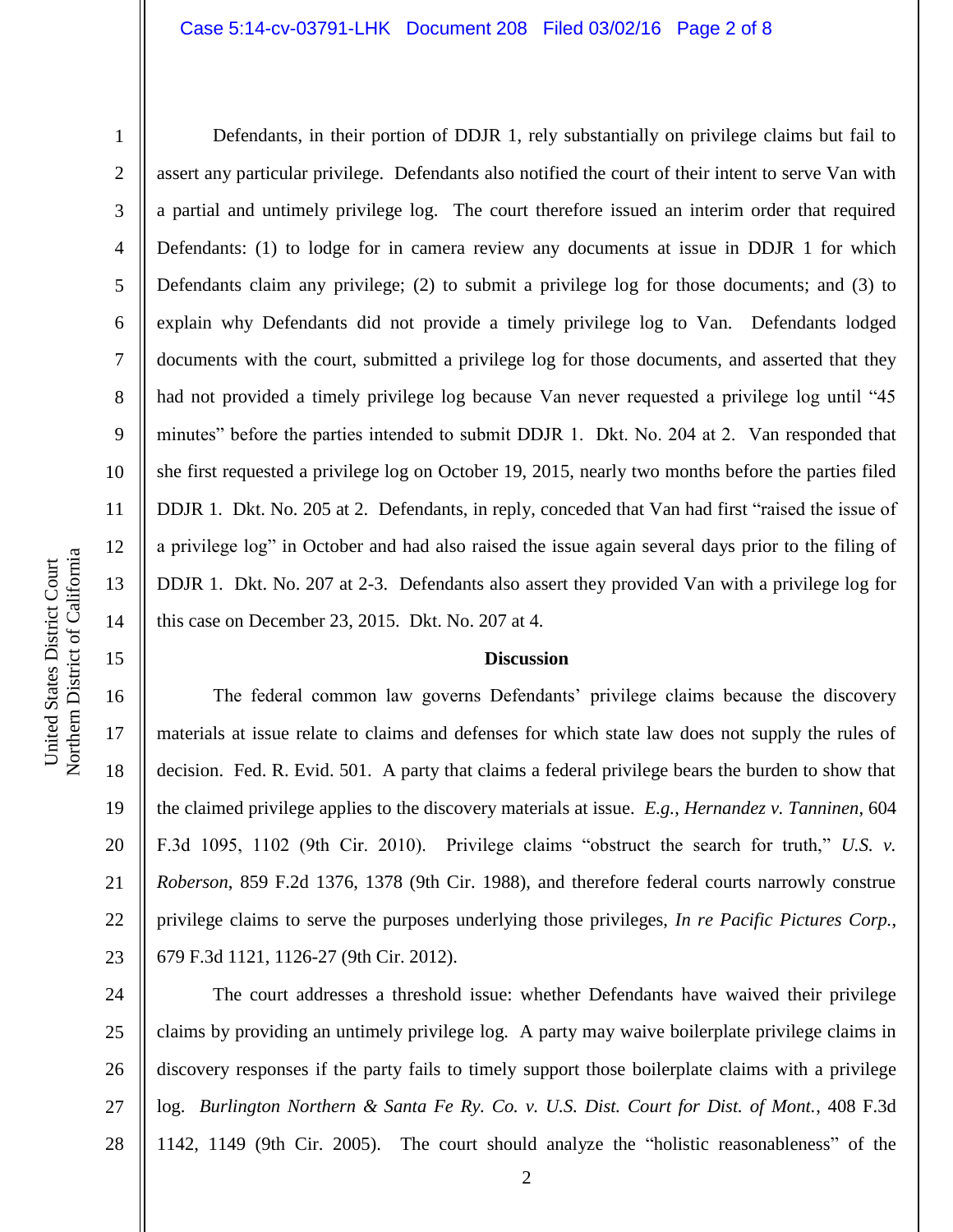#### Case 5:14-cv-03791-LHK Document 208 Filed 03/02/16 Page 3 of 8

Northern District of California Northern District of California United States District Court United States District Court

1

2

3

4

5

7

8

9

11

12

6 10 claimant's actions in light of three factors: (1) the degree to which the privilege claims and related discovery responses contained enough information to permit a review of whether the claims are valid; (2) the timeliness with which the privilege claimant served the privilege claims and related discovery responses on the party seeking discovery; and (3) whether a high volume of document production or other factors have made document production unusually easy or difficult in the case. *Id.* These factors do not "mechanistic[ally]" require one outcome or another; rather, the court's "holistic" analysis may include any other "mitigating circumstances" that weigh against finding waiver. *See id.*; *see also Khasin v. The Hershey Company*, 12-cv-1862-EJD-PSG, 2014 WL 690278 at 6 (N.D. Cal. Feb. 21, 2014) (considering "the totality of the circumstances" while applying *Burlington*'s factors). The "holistic reasonableness" standard should be applied in a manner that discourages unreasonable "tactical manipulation" committed by privilege claimants. *Id.*

13 14 15 16 17 18 19 20 21 22 23 24 25 26 27 28 The court finds waiver inappropriate under the circumstances of this case. The privilege log Defendants eventually provided Van was untimely and the information previously given to Van did not contain detailed assertions of privilege, but that information was nevertheless sufficiently detailed for Van to understand that Defendants were asserting "attorney-client privilege<sup>[]"</sup> as to most of the withheld documents. Dkt. No. 196 at 4. The court therefore finds that the degree-of-detail factor weighs only slightly in favor of waiver. Likewise, Defendants' untimeliness here—they produced a detailed privilege log approximately two months after Van requested it—also does not weigh heavily against Defendants. *Accord Khasin*, 2014 WL 690278 (concluding a delay of seven months did not weigh heavily in favor of finding waiver when the privilege claimant produced the log less than two months after the opposing party requested it). As to the third factor, the court notes discovery has been much more contentious and difficult in this case than in the average case, *e.g.*, Dkt. No. 70 (Van moving to sanction Defendants for abusing the discovery process), Dkt. No. 150 at 3 (Defendants accusing Van of abusing the discovery process), which weighs against a finding of waiver. The court has also conducted incamera review of the documents withheld by Defendants under attorney-client privilege claims and, indeed, those documents clearly qualify as privileged attorney-client communications. The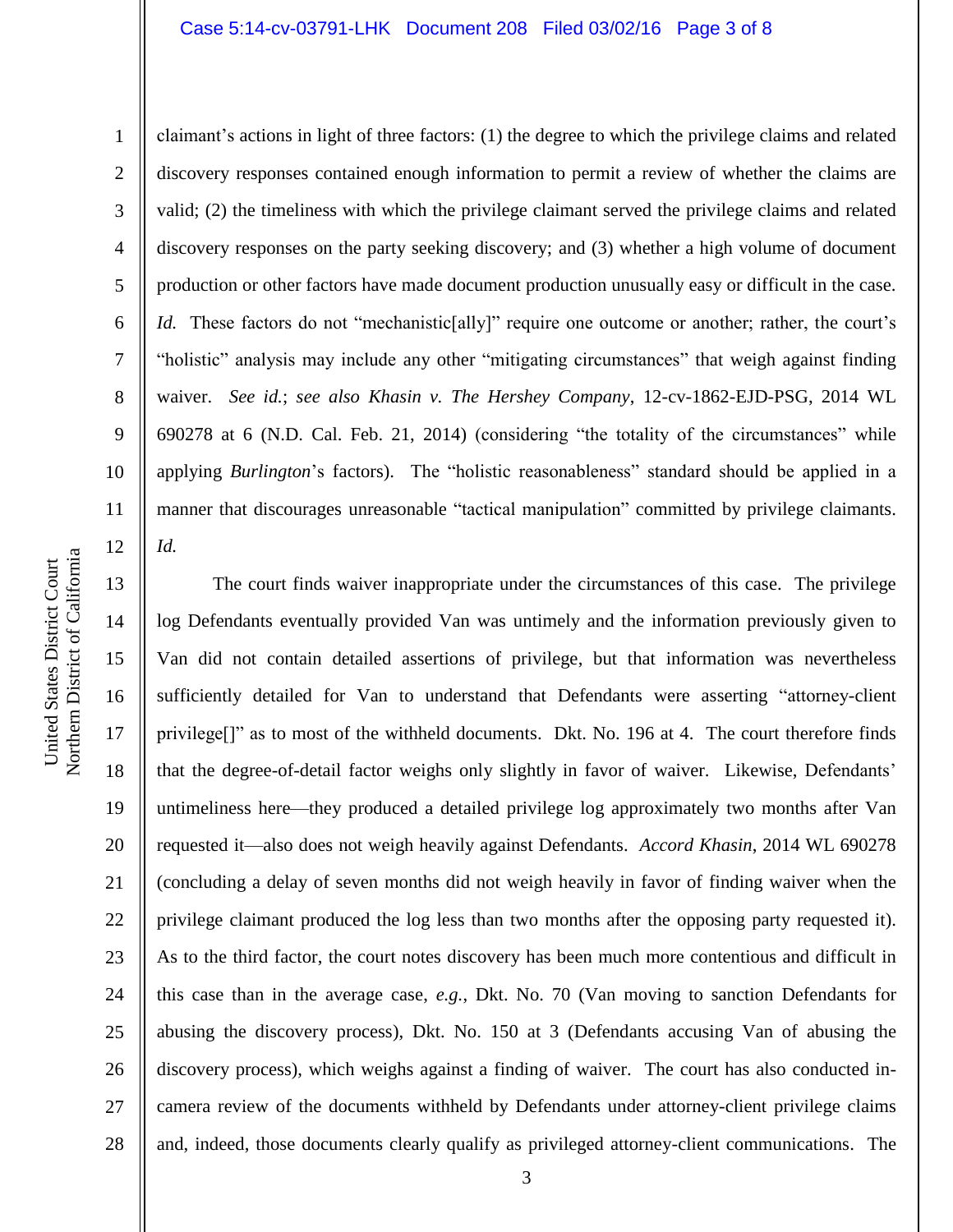#### Case 5:14-cv-03791-LHK Document 208 Filed 03/02/16 Page 4 of 8

court is persuaded that Defendants have not engaged in "tactical" gamesmanship and that Defendants' conduct has not been unreasonable enough, under the totality of the circumstances, to justify the waiver of privilege claims.

The court turns to the first substantive dispute presented in DDJR 1: whether Defendants have adequately disclosed which employees "approved the preparation" of Van's earning statements and which employees have knowledge about the facts underlying this case. Defendants informed Van that at least two specific employees "approved the preparation" of her earning statements. Defendants also provided a list of several specific employees who had knowledge of the case. Dkt. No. 196-2 at 4, 7. Van argues that additional responsive information must exist because Defendants stated in their disclosures that "investigation and discovery are continuing." Dkt. No. 196-2 at 6, 23. The language Van focuses on does not tend to show Defendants have failed to comply with their discovery obligations. Rather, as Defendants argue, Van misinterprets language that innocuously reserves the right to supplement discovery responses if Defendants discover additional responsive information. Dkt. No. 196 at 6-7. The court shall not, on the basis of Van's speculative concerns, order further investigation or production with respect to this discovery issue.

17 18 19 20 21 22 23 24 25 The court next addresses Van's request for information that explains why Allison stopped working for Defendants. Defendants argue they do not need to provide any such information because it is "irrelevant, [the request is] overbroad, and [production would] invade[] . . . Allison's privacy rights." Dkt. No. 196 at 7. Defendants, pursuant to the court's interim order on this DDJR, lodged personnel files related to Allison and submitted a privilege log. As to Allison's personnel files, Defendants claim privileges for "3rd party privacy[,] . . . confidentiality[, and] confidential and proprietary business information[.]" Van responds that the requested materials are relevant and that the court has already issued a protective order that adequately addresses Defendants' concerns. *See* Dkt. No. 196 at 3.

26 27 28 The court agrees with Van. Defendants dispute neither that Van reported Allison's alleged labor-law violations to Defendants nor that Allison stopped working for Defendants a few days later. Van's undisputed assertions raise the inference that Defendants fired Allison, or perhaps

1

2

3

4

5

6

7

8

9

10

11

12

13

14

15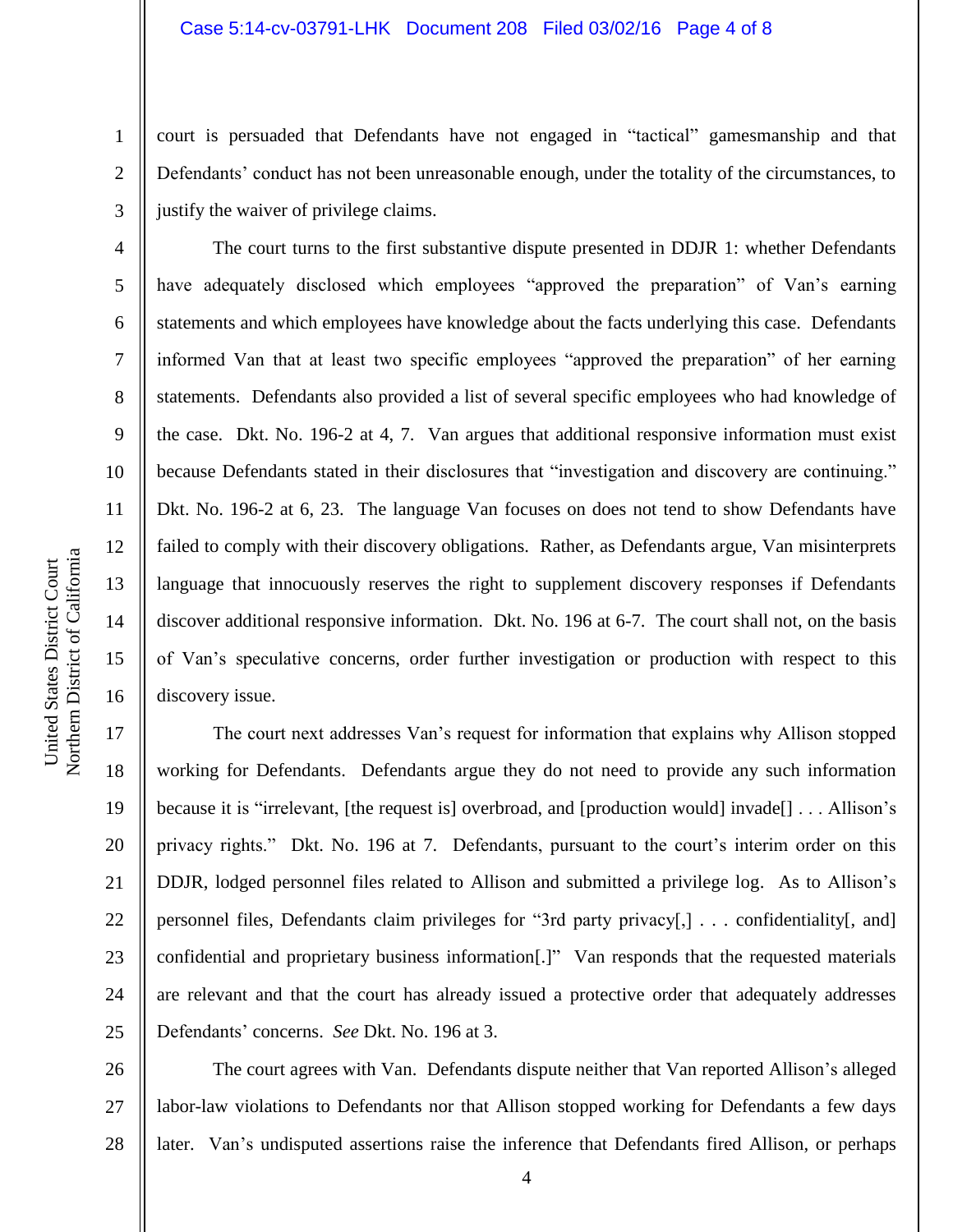#### Case 5:14-cv-03791-LHK Document 208 Filed 03/02/16 Page 5 of 8

1

2

3

4

5

6

7

8

9

forced her to resign, in order to distance themselves from labor-law violations Allison had committed as their corporate agent. Information about why Allison left her job is therefore relevant to Van's claims in this case. Defendants' vague invocations of privacy and confidentiality do not constitute any colorable privilege claim under the federal common law. The court also notes that it was Defendants who moved the court to issue a protective order precisely so Defendants could begin to produce responsive "confidential commercial and trade secret information" and "sensitive" personal information. Dkt. No. 114 at 2. Defendants now disingenuously argue that the confidentiality safeguards they requested are inadequate. The court is far from persuaded.

The court notes on the basis of its in-camera review, however, that several sensitive documents in Allison's personnel file do not contain any information about why Allison left her job. Defendants shall produce the documents that contain information about why Allison left her job—the documents marked by Defendants with "PRIV" numbers 000001-000003 and 000007- 000009. Defendants need not produce the other documents in Allison's personnel file.

Defendants argue they have not wrongfully withheld any documents related to "the incident, the [allegedly] forged schedules, and the [allegedly] forged paystubs" because "unprivileged responsive documents have never existed." Dkt. No. 196 at 8. Van responds that Defendants' use of the word "unprivileged" shows that responsive documents exist but have been withheld under inadequately proven privilege claims. Nevertheless, as discussed, the court's incamera review has shown that Defendants' attorney-client privilege claims are justified with respect to the documents at issue in this DDJR and Defendants have not waived those privilege claims. The court therefore shall not require Defendants to produce any privileged emails responsive to Van's request.

24 25 26 27 28 Finally, Defendants argue that interrogatories and requests for production served on November 9, 2015 are unenforceable for irrelevance, for seeking information that is generally beyond the scope of discovery, and for untimeliness. Dkt. No. 196 at 8-9. Van seeks discovery materials that fall into one of three distinct categories: (1) materials related to the acquisition of AT&T Language Line Services by Language Line, LLC; (2) materials related to a class-action

16

17

18

19

20

21

22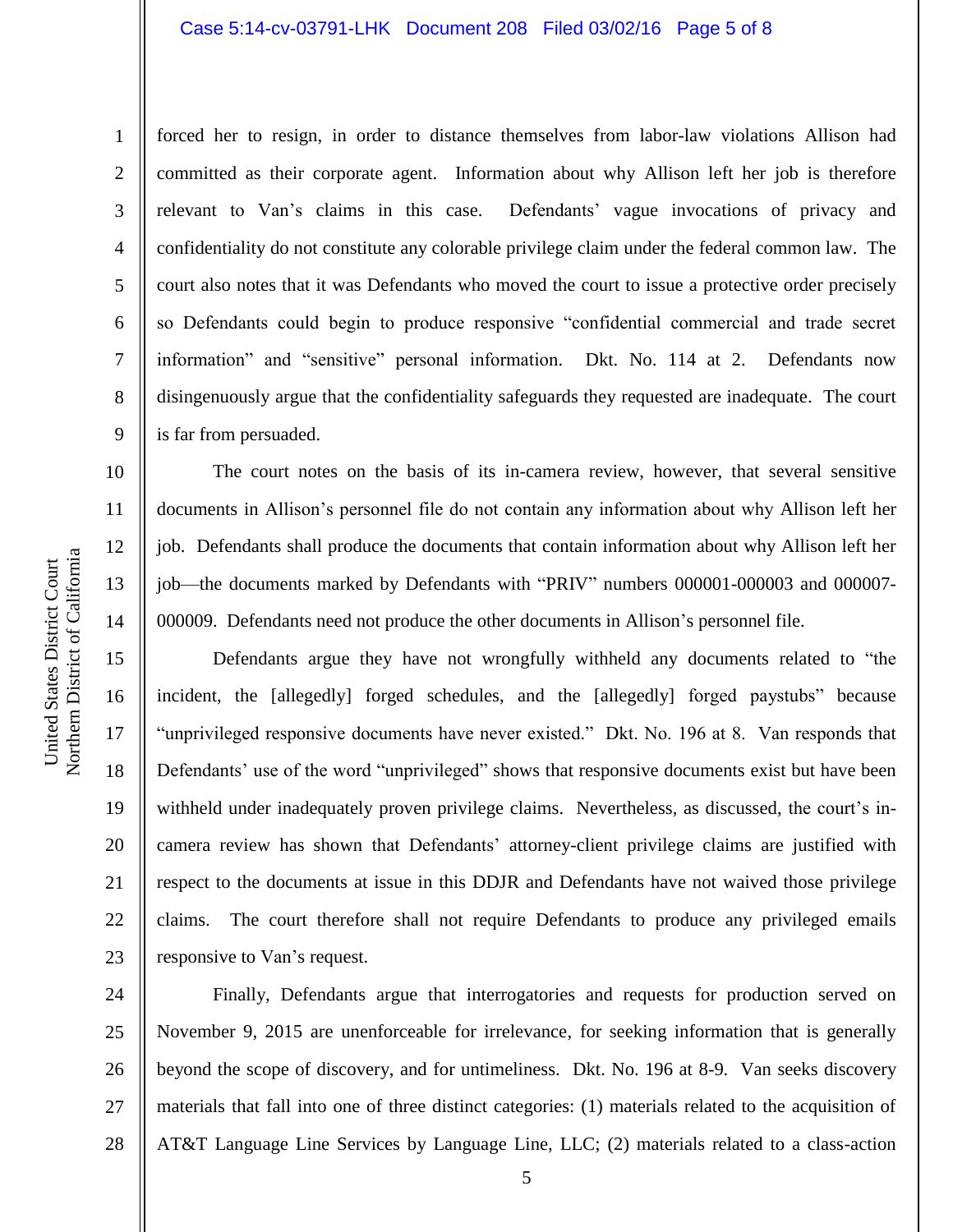#### Case 5:14-cv-03791-LHK Document 208 Filed 03/02/16 Page 6 of 8

settlement or to back pay issued at the behest of the Department of Labor; and (3) specific emails that relate directly to Van's employment history. Dkt. No. 196-1 at 17-18, 47-48.

Defendants do not elaborate on their irrelevance argument and, upon review of the interrogatories and requests for production at issue, the undersigned rejects it. Relevance is a very low bar—"any tendency" to make a consequential fact more or less likely. Fed. R. Evid. 401. Defendants made the acquisition of AT&T Language Line Services a relevant issue in this case: defense counsel argued to the undersigned during a motion hearing that the circumstances of that acquisition will show Van's original employment contract has been superseded and therefore claims based on the terms of her original contract are invalid. *See* Dkt. No. 159 at 2. Documents that tend to establish whether that acquisition changed the terms of Van's employment therefore have relevance. Similarly, Van argues she opted out of a class action settlement in order to bring her own claims in this case, and discovery materials that tend to establish or refute that argument also have relevance to Van's claims.

Defendants likewise do not elaborate on why any particular interrogatory or request might be beyond the permissible scope of discovery. Nevertheless, the undersigned substantially agrees with Defendants' conclusion. Each interrogatory served on November 9, 2015 seeks information that is not discoverable because the production of that information would not be proportional to the needs of this case. Dkt. No. 196-1 at 47-48. The requested information—how many class members received compensation, how much compensation did they each receive, how many workers received back pay as part of an agreement with the Department of Labor—has very little probative value in this case. The court therefore finds that it would not be proportional to the needs of this case if Defendants were required to answer those interrogatories. Fed. R. Civ. P. 26(b)(1). Likewise, it would not be proportional to the needs of this case if Defendants responded to requests for production 20, 21 and 22, which seek precisely the same low-probative-value information as the concurrently served interrogatories.

26 27 28 The other requests for production served on November 9, however, seek discoverable documents. Request for production 18 seeks all documents "regarding the acquisition of AT&T Language Line Services" and, as discussed, Defendants have put that information at issue by

1

2

3

4

5

6

7

8

9

10

11

12

13

14

15

16

17

18

19

20

21

22

23

24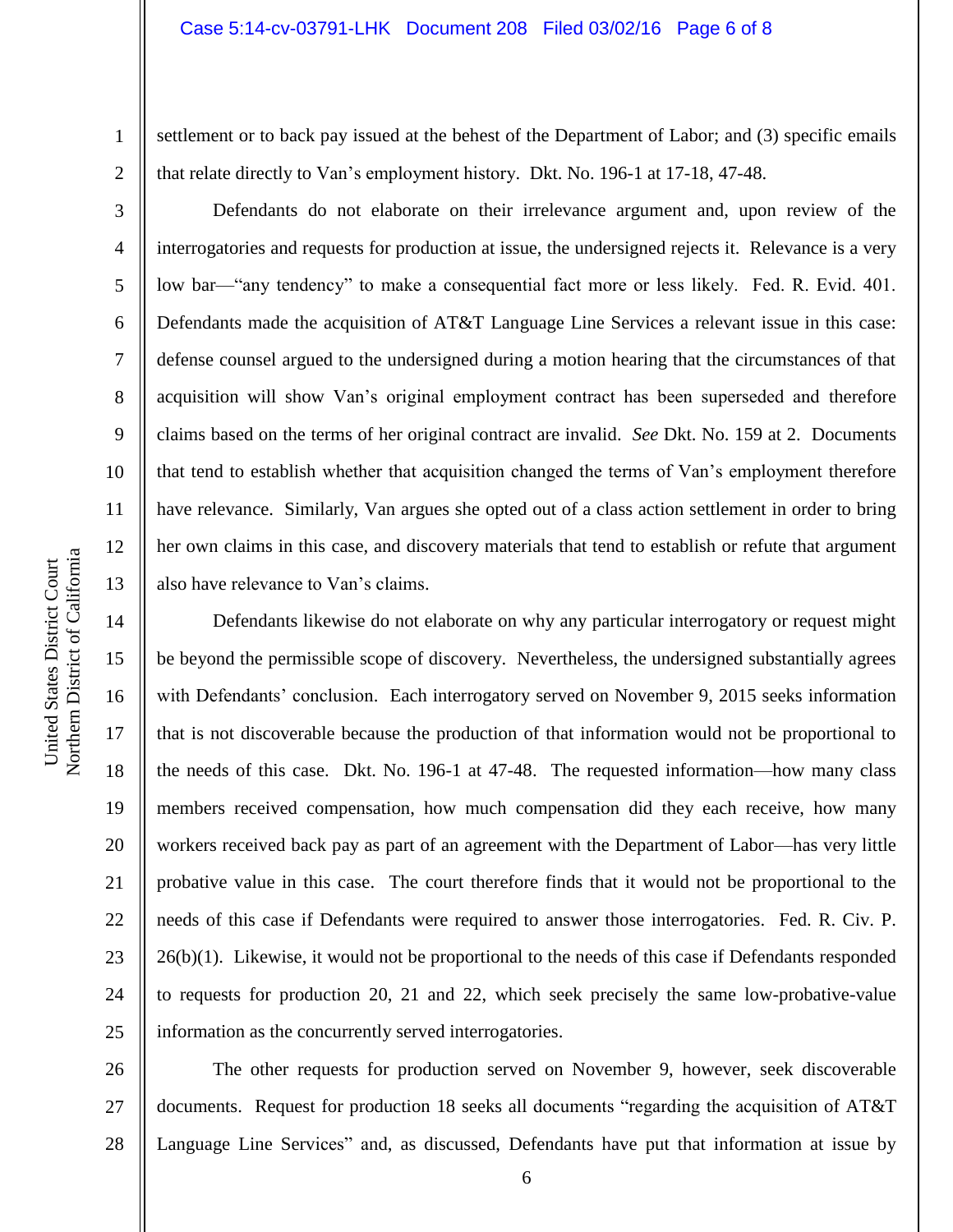#### Case 5:14-cv-03791-LHK Document 208 Filed 03/02/16 Page 7 of 8

1

2

3

4

5

6

7

8

9

10

11

12

13

14

15

16

17

18

arguing that a past acquisition altered the terms of Van's employment. Requests for production 19, 23, and 24 each seek a different specific email that relates to Van's own employment history, and those emails are likely to have some probative value with respect to Van's claims. The court is persuaded that the virtually non-existent burden of producing three specific emails is proportional to the evidentiary needs of this wage-and-hour case. Fed. R. Civ. P. 26(b)(1).

The court notes, however, that request for production 18 broadly requests all documents "regarding" the acquisition rather than the subset of documents that tend to prove or disprove the defense raised by Defendants. The court narrows the scope of request for production 18; Defendants, in response to that request, need produce only documents that tend to show whether the AT&T Language Line Services acquisition altered the terms of Van's employment contract.

The court rejects Defendants' timeliness argument. Even if Van served her interrogatories a few business-days too late, Dkt. No. 196 at 8-9, Defendants make no argument that they have been prejudiced. Rather, Defendants rest on the technical argument that they need not produce responsive documents unless and until the court finds good cause for them to do so. Dkt. No. 196 at 64. In light of Van's pro se status, the small degree of Van's untimeliness, and the lack of prejudice to Defendants, the court finds good cause to order the production of the documents responsive to requests for production 18, 19, 23, and 24.

# **Conclusion**

19 20 21 22 23 24 25 26 27 28 Defendants assert no colorable privilege against Van's requests for relevant information about why Allison left her job; Defendants shall therefore answer the interrogatory that asks why Allison left her job and shall produce the documents marked with "PRIV" numbers 000001- 000003 and 000007-000009. Requests for production 18, 19, 23, and 24 request probative documents; the production of documents responsive to those requests would be proportional to the needs of this case and the court finds good cause to order the production of any such documents. The court, however, narrows request for production 18—Defendants need only respond by producing documents that tend to show whether the acquisition of AT&T Language Line Services altered the terms of Van's employment. The court denies Van's other requests to compel production because those requests depend on speculation, or seek discovery that is not